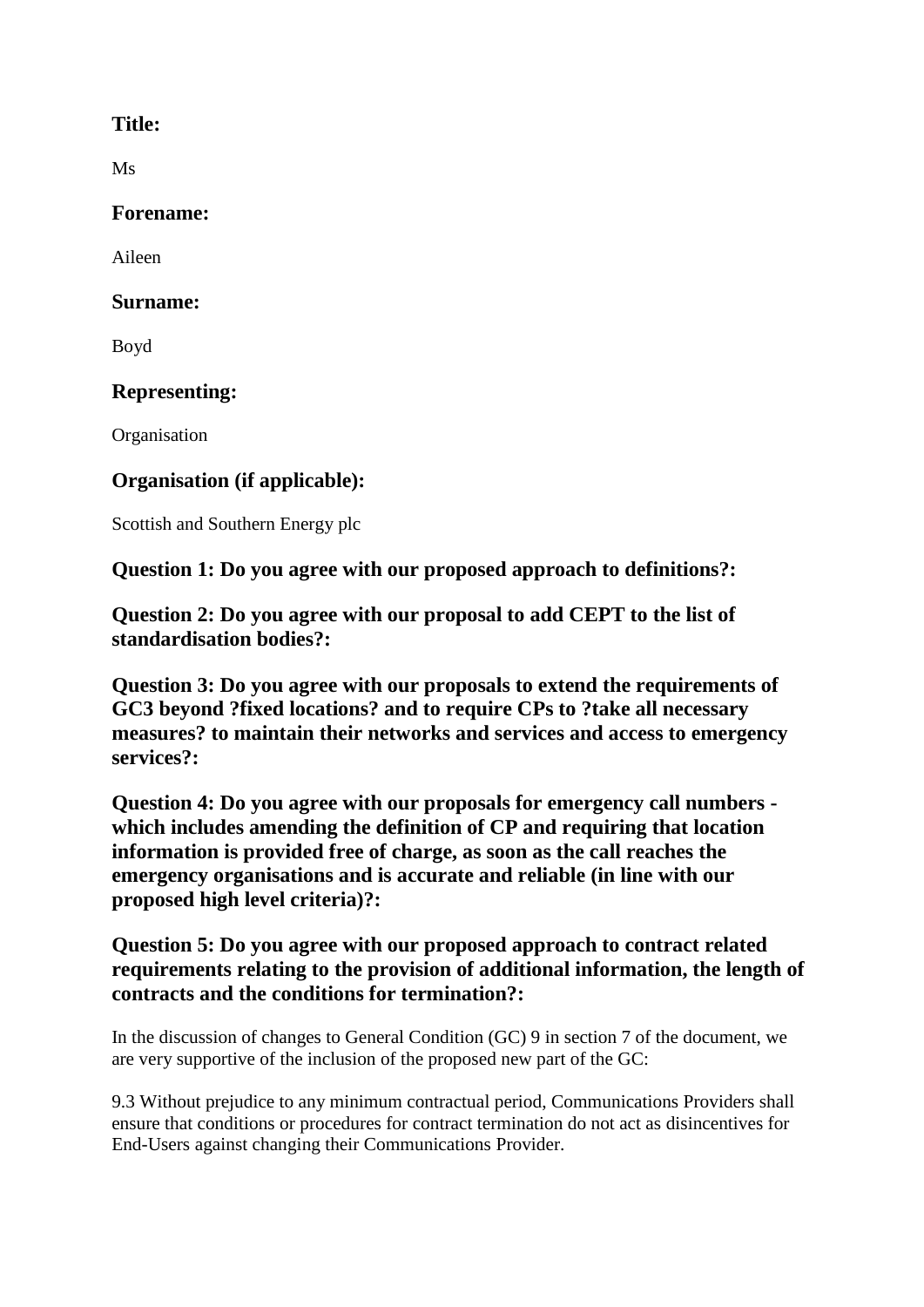We note the reference to the various projects that Ofcom has in hand that are relevant to disincentives to switching: Early Termination Charges; Automatically Renewable Contracts; and the Strategic Review of Consumer Switching. We have supported Ofcom's procompetitive stance in these projects, agreeing with Ofcom that there is consumer interests are best served when customers can readily switch between competing supplier offerings and are not disincentivised to do so due to high termination charges, specific contract terms and/or awkward processes for actually instigating a switch. We hope that the inclusion of this explicit provision within GC9 will make it easier for Ofcom to act to remove anti-competitive approaches and to prevent any future types of disincentive from gaining ground in the retail communications markets.

We also support Ofcom's comments on the retention of the "material detriment" test in relation to the right of subscribers to withdraw from contracts if changes are made to those contracts.

On other matters covered by proposed amendments to GC9, we do have some concerns.

We note the requirements in the proposed revisions to this condition for additional information to be provided to consumers (and other end-users on request) as part of their contracts. Ofcom claims that there "may be limited impacts" (paragraph 7.7) on CPs from this new requirement but we would comment that any requirement to amend contracts requires material effort for CPs to review existing contracts and add new material as necessary as a one-off exercise. There will not be much time between the final statement from Ofcom confirming the amendments to the GCs and the proposed implementation date of 25 May and we would request an implementation period of at least 3 months to allow the changes to be made.

It is not clear to us that the implementation of the revised EU framework would actually necessitate CPs writing to all their end-users to explain the changes in contract. By the yardstick of the existing GC9.3, the changes are not likely to be of material detriment to customers and hence the current framework would not require existing customers to be notified individually. Ofcom's reasoning in paragraph 7.12 appears to support this point of view with respect to rights to exit contracts. Writing to customers is a material cost for CPs and perhaps could be avoided if general publicity from Ofcom and others about the changes were to be supplemented by information on CPs' websites. If individual notification is really necessary, we would seek maximum flexibility for CPs on the manner and timing of how this is carried out.

**Question 6: Do you agree with our proposals to ensure equivalent access to the emergency services for disabled users and to mandate the provision of Emergency SMS?:**

**Question 7: Do you agree that given the existing measures that are in place to help disabled users to access 116XXX services, it is not necessary to make further changes to GC15 in this respect?:**

**Question 8: Do you agree with our proposals on conditions for transferring the rights of use of telephone numbers and also for granting their use for a limited period of time?:**